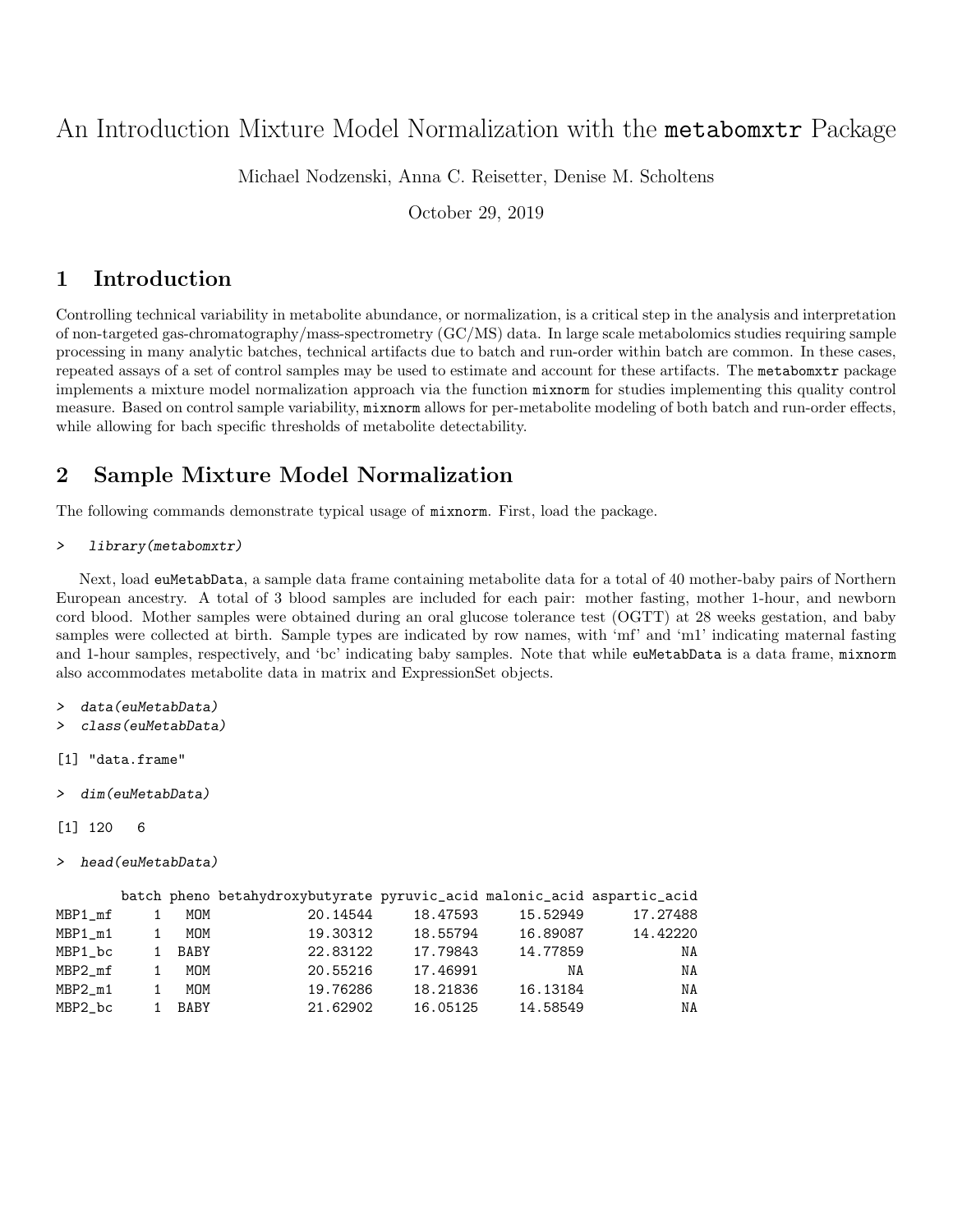Also load euMetabCData, a data frame containing GC/MS data from separate mom and baby control pools. Control pool aliquots were run at the beginning, middle and end of each batch with placement indicated by -1, -2 and -3 appended to the sample name, respectively.

> data(euMetabCData)

> class(euMetabCData)

- [1] "data.frame"
- > dim(euMetabCData)

[1] 30 6

> head(euMetabCData)

|              |    |             | batch pheno betahydroxybutyrate pyruvic_acid malonic_acid aspartic_acid |          |          |          |
|--------------|----|-------------|-------------------------------------------------------------------------|----------|----------|----------|
| $B - 01 - 1$ |    | <b>BABY</b> | 23.03775                                                                | 17.38712 | 16.40161 | ΝA       |
| $B - 01 - 2$ |    | <b>BABY</b> | 22.96725                                                                | 17.16013 | 15.17785 | NA       |
| $B - 01 - 3$ |    | <b>BABY</b> | 23.02668                                                                | 17.15702 | 15.30278 | NA       |
| $B - 02 - 1$ |    | 2 BABY      | 22.60945                                                                | 15.55872 | 15.76774 | NA       |
| $B - 02 - 2$ | 2. | <b>BABY</b> | 22.94031                                                                | 15.62062 | 16.16459 | 12.98353 |
| $B - 02 - 3$ |    | 2 BABY      | 23.25504                                                                | 16.12824 | 15.98942 | ΝA       |

Pyruvic acid and malonic acid are included in both example data sets. We'll assume they are of analytical interest, and a define a character vector of the corresponding column names.

### > ynames<-c('pyruvic\_acid','malonic\_acid')

Now we'll plot metabolite abundances from the control data set. In the absence of technical variability, we would expect to see constant mean abundance across batches for each metabolite. Also indicated in the plots are batch specific thresholds of metabolite detectability, based on experimental evidence not available here.

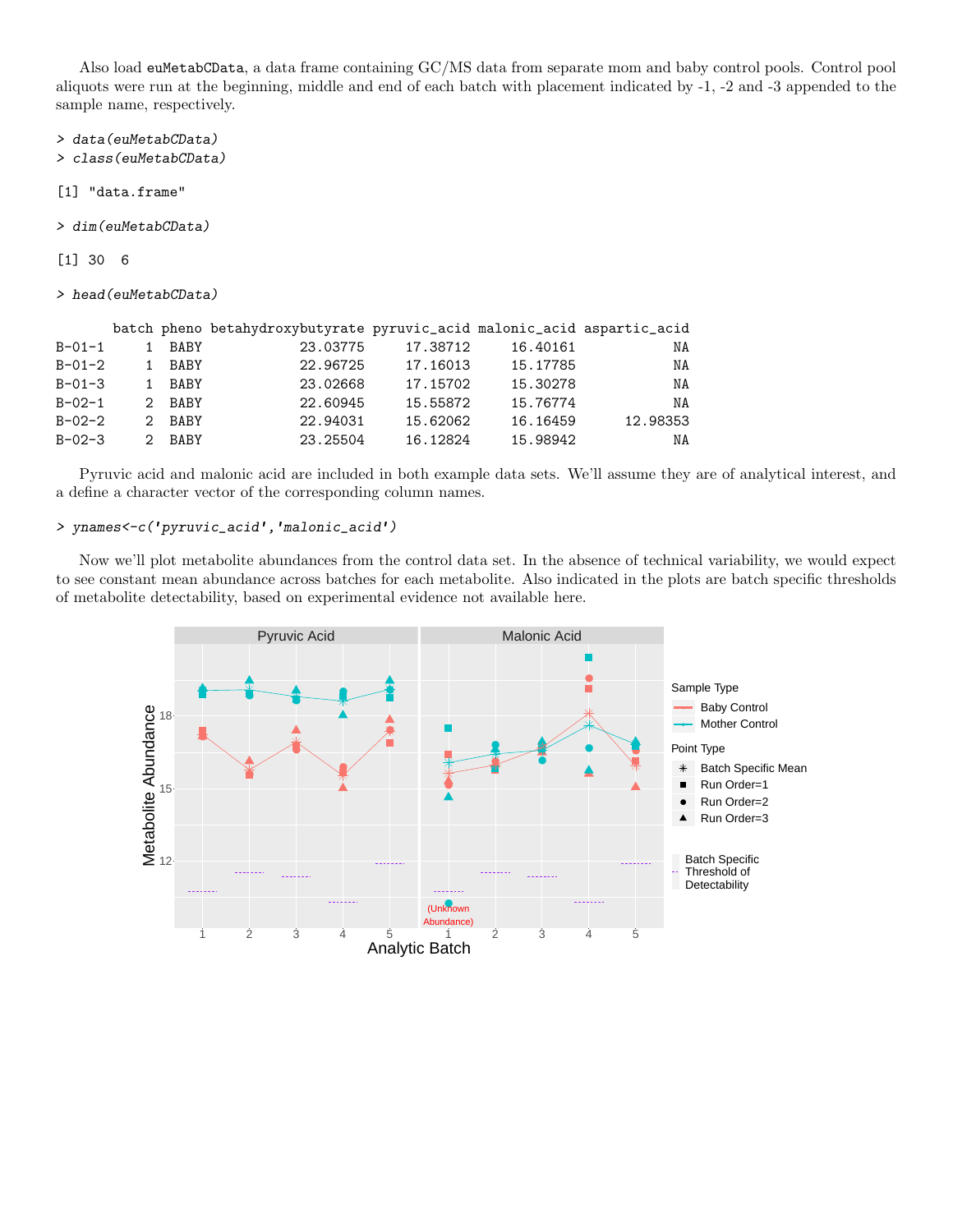Both mother and baby control samples show considerable variability within and across batches, including one instance where abundance fell below the detectable threshold. To account for these technical artifacts, we will use mixture model normalization implemented in the function mixnorm. This function takes as required arguments a character vector of target metabolite column names, the name of the variable corresponding to analytic batch in the input data objects, a data object (data frame, matrix, or ExpressionSet) with quality control data, a data object with experimental data, and a numeric value corresponding to outlier criteria. More specifically, this numeric value indicates the maximum number of standard deviations from the mean metabolite abundance an observation may be and still be considered non-outlying. Any observations falling outside this threshold will not be used in estimating batch effects and other technical artifacts. In our experience, 2 standard deviations usually performs well, and the argument therefore defaults to 2. In the example data sets, the variable corresponding to analytic batch is 'batch', the target metabolite columns are 'pyruvic acid' and 'malonic acid' (specified previously), the control data set is euMetabCData, and the experimental data set is euMetabData. By default, mixnorm implements a mixture model with batch as the only covariate. For this analysis, we also want to account for sample phenotype (mother vs. baby), and can do this by specifying a mixture model formula including both batch and phenotype. Note that mixnorm will not run if mixture model covariates are missing values. Additionally, we will specify the experimentally determined thresholds of metabolite detectability in optional argument batchTvals. If not specified, the default detectable batch threshold is set to the minimum observed metabolite abundance for that batch, across all metabolites of analytic interest. Note this may result in obtaining different results for the same metabolite depending on the other metabolites entered as part of argument ynames. Most often, this manifests when running mixnorm on a subset of the full metabolite group. In these cases, the user needs to manually calculate the minimum observed metabolite abundance across all metabolites of interest for each batch, and enter that vector for batchTvals. Because of this, in general, we recommend running mixnorm on the full set of metabolites of interest.

```
> #execute normalization
```
> euMetabNorm <- mixnorm(ynames, batch="batch", mxtrModel=~pheno+batch|pheno+batch, + batchTvals=c(10.76,11.51,11.36,10.31,11.90), cData=euMetabCData, + data=euMetabData, qc.sd.outliers=2)

The output of mixnorm is a list of four data frames. The first, normParamsZ, contains parameter estimates for the variables included in the mixture model for each metabolite specified. All estimates except for the intercept are subtracted from the raw metabolite values to produce the normalized data.

#### > euMetabNorm\$normParamsZ

zInt z\_phenoMOM z\_batch2 z\_batch3 z\_batch4 z\_batch5 pyruvic\_acid 16.99942 2.290157 -0.7162666 -0.2801026 -0.8823561 0.1029673 malonic\_acid 15.72895 0.184694 0.3834681 0.8148275 0.9723654 0.5622411

The second element of the output list, ctlNorm, contains normalized values for the control samples.

#### > head(euMetabNorm\$ctlNorm)

|              |          | pyruvic_acid malonic_acid |
|--------------|----------|---------------------------|
| $B - 01 - 1$ | 17.38712 | 16.40161                  |
| $B - 01 - 2$ | 17.16013 | 15.17785                  |
| $B - 01 - 3$ | 17.15702 | 15.30278                  |
| $B - 02 - 1$ | 16.27499 | 15.38428                  |
| $B - 02 - 2$ | 16.33689 | 15.78112                  |
| $B - 02 - 3$ | 16.84450 | 15.60595                  |
|              |          |                           |

The third element of the output list, obsNorm, contains normalized values for the experimental samples. Note that when metabolite abundance falls below the detectable threshold, indicated by missing metabolite values, values will remain missing in the normalized data set.

#### > head(euMetabNorm\$obsNorm)

|         | pyruvic_acid malonic_acid |          |
|---------|---------------------------|----------|
| MBP1 mf | 16.18577                  | 15.34480 |
| MBP1_m1 | 16.26779                  | 16.70618 |
| MBP1 bc | 17.79843                  | 14.77859 |
| MBP2 mf | 15.17976                  | ΝA       |
| MBP2 m1 | 15.92820                  | 15.94714 |
| MBP2_bc | 16.05125                  | 14.58549 |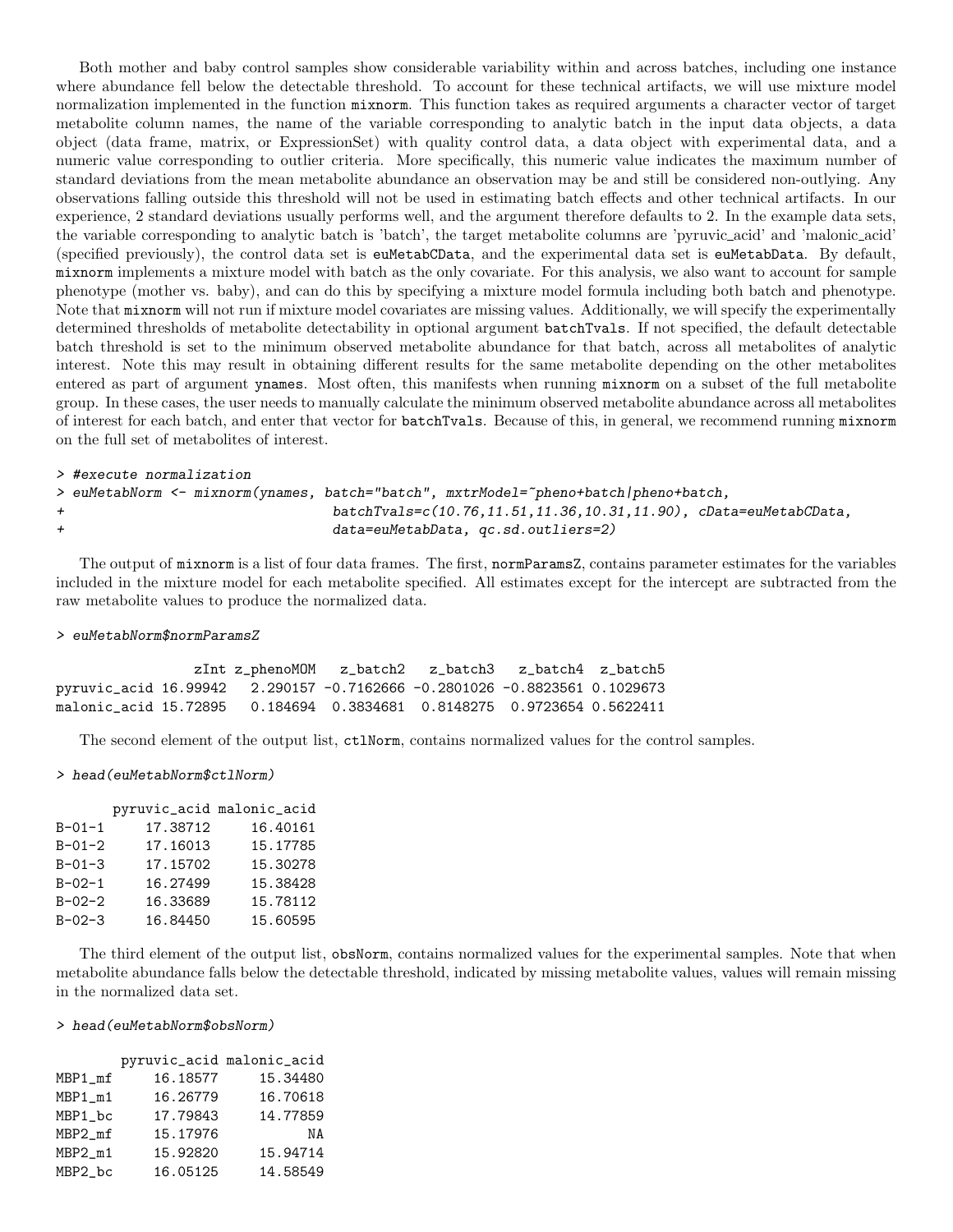The fourth element of the output list, conv, contains information on whether models converged (indicated by a zero in the conv column) and whether effects for predictor variables could not be estimated.

#### > head(euMetabNorm\$conv)

|                | id conv. |
|----------------|----------|
| 1 pyruvic_acid | O        |
| 2 malonic_acid | O        |

After normalization, the function metabplot can be used to assess how mixture model normalization performed. The function takes as arguments a metabolite column name (which must be present in all input data frames), a character indicating the name of the batch variable, and data frames of raw (non-normalized) experimental data, raw quality control data, normalized experimental data, and normalized quality control data. Optionally, the user can also specify a character indicating a variable to be used to group and color observations in plots. Last, the function requires numeric outlier thresholds for both the raw quality control data and the normalized experimental data. As with mixnorm, both arguments indicate the maximum number of standard deviations from the mean metabolite abundance considered to be non-outlying. For the argument indicating the quality control sample threshold (cont.outlier.sd.thresh), the same value used for  $qc$ .sd.outliers in mixnorm should be input and the argument defaults to 2. These points will be indicated in the plots as "Excluded Outliers" and are the observations that were not used in estimating batch effects. The argument indicating the normalized experimental data threshold defaults to 4. These points will appear in the normalized experimental data plot as "Potential Outliers". These observations may represent true outlying metabolite levels after control of technical variability, and the user may want to exclude these from downstream analysis (if using mxtrmod to analyze data, these points can be automatically excluded by specifying the argument remove.outlier.sd). In the example plots, following normalization, mean metabolite abundance values are much more stable across batches in the control samples. In the experimental data, mean abundances are more variable, even after normalization. This is expected, as characteristics of biological interest are not expected to be uniform across batches, and normalization aims to preserve this true biological variability.

```
> plot.list<-lapply(ynames, metabplot, batch="batch", raw.obs.data=euMetabData, raw.cont.data=euMetabCData,
+ norm.obs.data=euMetabNorm$obsNorm, norm.cont.data=euMetabNorm$ctlNorm,
+ color.var="pheno", cont.outlier.sd.thresh=2, norm.outlier.sd.thresh=4)
> #just show plot for one of the metabolites
> plot.list[[2]]
```
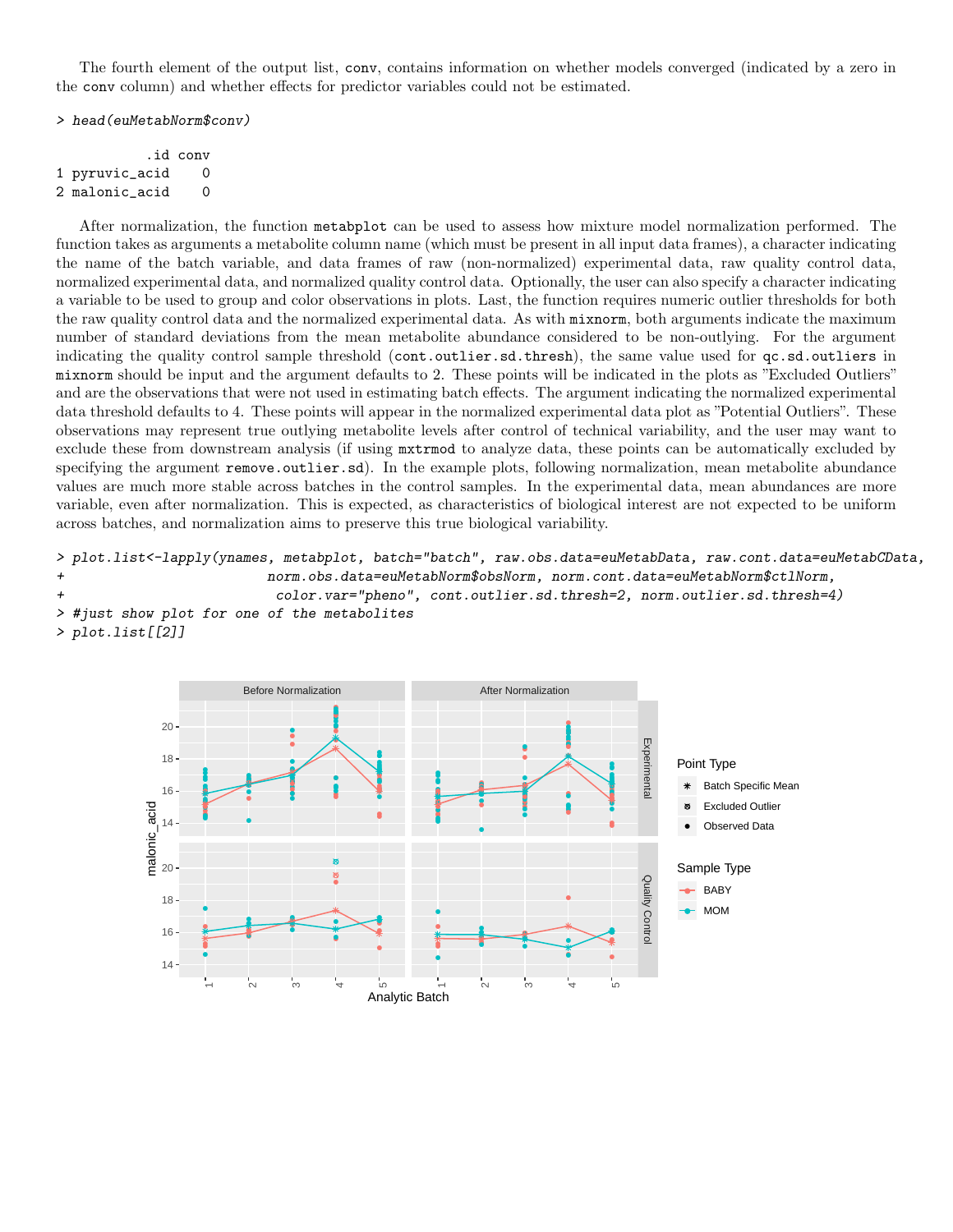## 3 Function Options

### 3.1 Removing Model Corrections

By default, mixnorm subtracts the effects of all variables included in the mixture model from the raw data to produce the normalized data. However, in certain instances, it may be desirable to include covariates in the mixture model to accurately estimate batch effects, but not actually remove the effects of those covariates. For instance, in the plots above, mother samples tended to have higher levels of pyruvic acid than baby samples across batches. We can account for sample type (mom vs. baby) in estimating batch effects while preserving metabolite variability based on sample type by specifying the name of the covariate column (or a character vector of names) to optional argument removeCorrection as follows:

```
> euMetabNormRC <- mixnorm(ynames, batch="batch", mxtrModel="pheno+batch|pheno+batch,
+ batchTvals=c(10.76,11.51,11.36,10.31,11.90), cData=euMetabCData,
+ removeCorrection="pheno",data=euMetabData)
```
The parameter estimates in normParamsZ will be identical to those had removeCorrection not been specified:

```
> euMetabNormRC$normParamsZ[rownames(euMetabNormRC$normParamsZ)=="pyruvic_acid", ]
```
zInt z\_phenoMOM z\_batch2 z\_batch3 z\_batch4 z\_batch5 pyruvic\_acid 16.99942 2.290157 -0.7162666 -0.2801026 -0.8823561 0.1029673

However, the normalized data will not include a location shift for sample type. As seen below, the differences in pyruvic acid abundance between mother and baby samples are preserved.

> metabplot("pyruvic\_acid", batch="batch", raw.obs.data=euMetabData, raw.cont.data=euMetabCData, + norm.obs.data=euMetabNormRC\$obsNorm, norm.cont.data=euMetabNormRC\$ctlNorm,

+ color.var="pheno", cont.outlier.sd.thresh=2, norm.outlier.sd.thresh=4)

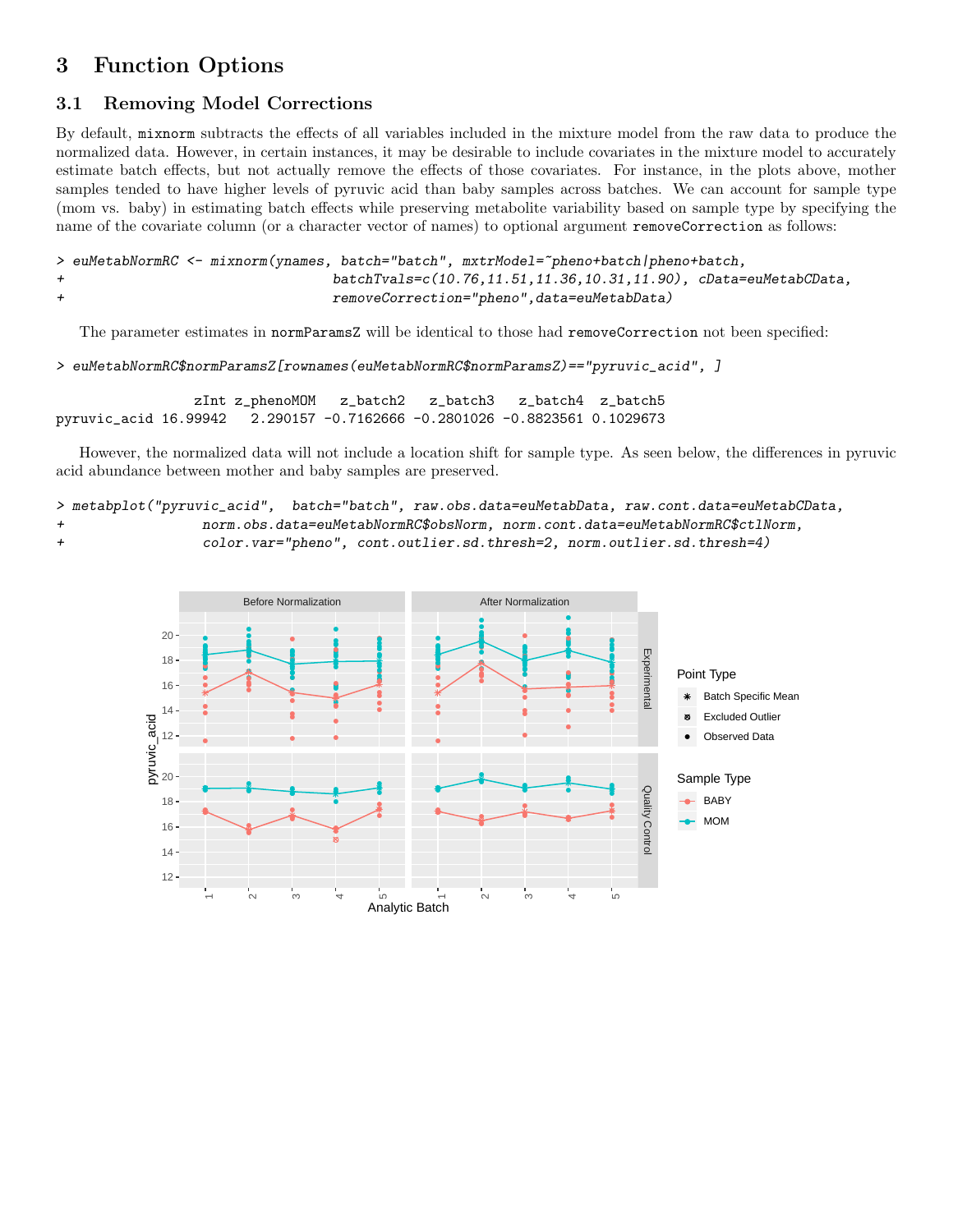### 3.2 Changing Outlier Criteria

Users may wish to change outlier criteria when executing normalization. In our experience, with only a small number of quality control samples per batch, an outlying sample may unduly influence mixture model results, yielding extreme batch effect estimates and poor normalization results. However, if users wish to not exclude data in estimating technical artifacts, they may do so by setting the qc.sd.outliers argument in mixnorm to Inf.

```
> norm.with.outliers <- mixnorm(ynames, batch="batch", mxtrModel="pheno+batch|pheno+batch,
+ batchTvals=c(10.76,11.51,11.36,10.31,11.90), cData=euMetabCData,
+ data=euMetabData, qc.sd.outliers=Inf)
```
> metabplot("malonic\_acid", batch="batch", raw.obs.data=euMetabData, raw.cont.data=euMetabCData, + norm.obs.data=norm.with.outliers\$obsNorm, norm.cont.data=norm.with.outliers\$ctlNorm, + color.var="pheno", cont.outlier.sd.thresh=Inf, norm.outlier.sd.thresh=4)

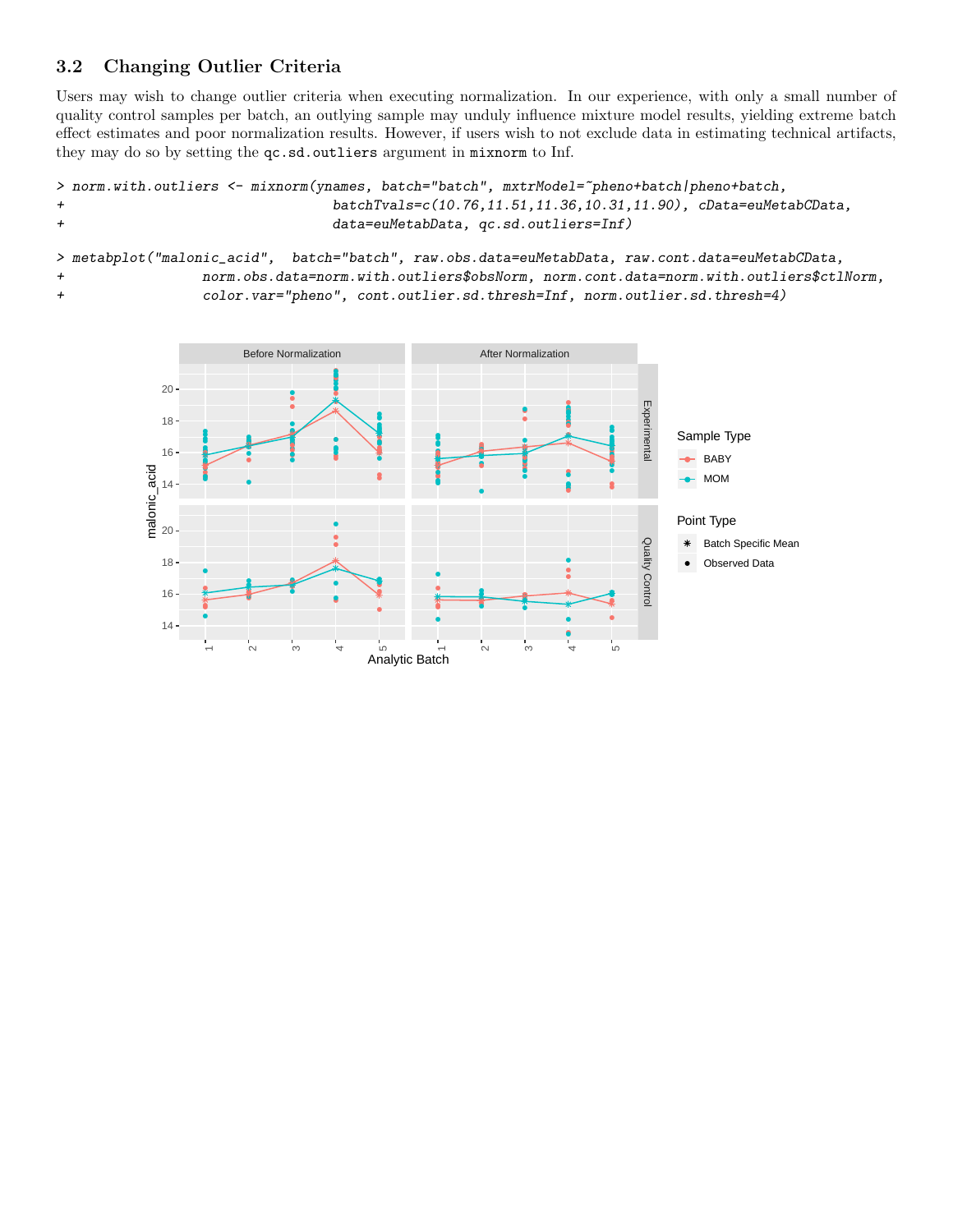### 3.3 Missing Batch Data

Users may encounter situations where quality control data are entirely missing for one or more batches. In these cases, the batch effect cannot be estimated.

```
> cData.missing.batch<-euMetabCData
> cData.missing.batch[cData.missing.batch$batch==2, "malonic_acid"]<-NA
> norm.with.missing.batch <- mixnorm(ynames, batch="batch", mxtrModel=~pheno+batch|pheno+batch,
+ batchTvals=c(10.76,11.51,11.36,10.31,11.90), cData=cData.missing.batch,
+ data=euMetabData)
```
These cases can be identified in several ways. First, in the normParamsZ output, the relevant batch effect will appear as NA.

> norm.with.missing.batch\$normParamsZ[rownames(norm.with.missing.batch\$normParamsZ)=="malonic\_acid", ]

```
zInt z_phenoMOM z_batch2 z_batch3 z_batch4 z_batch5
malonic_acid 15.7609 0.1047759 NA 0.8228154 0.980348 0.5702425
```
Second, in the conv output, the missing batch will be identified in column predictors\_missing\_levels. Note that if this column is not present in the conv output, then there were no such instances.

> norm.with.missing.batch\$conv

|                | .id conv predictors_missing_levels |
|----------------|------------------------------------|
| 1 pyruvic_acid | $<$ NA $>$                         |
| 2 malonic acid | batch:2                            |

Last, the missing data will be evident in output plots. Importantly, if quality control data are completely absent for a batch, in the mixnorm output, all non-missing values in the experimental data for that batch will be set to Inf, since normalization could not be performed for those observations. The missing batch data will therefore be evident in the quality control plots as well as the normalized experimental data plot.

> metabplot("malonic\_acid", batch="batch", raw.obs.data=euMetabData, raw.cont.data=cData.missing.batch, + norm.obs.data=norm.with.missing.batch\$obsNorm,

+ norm.cont.data=norm.with.missing.batch\$ctlNorm, color.var="pheno")

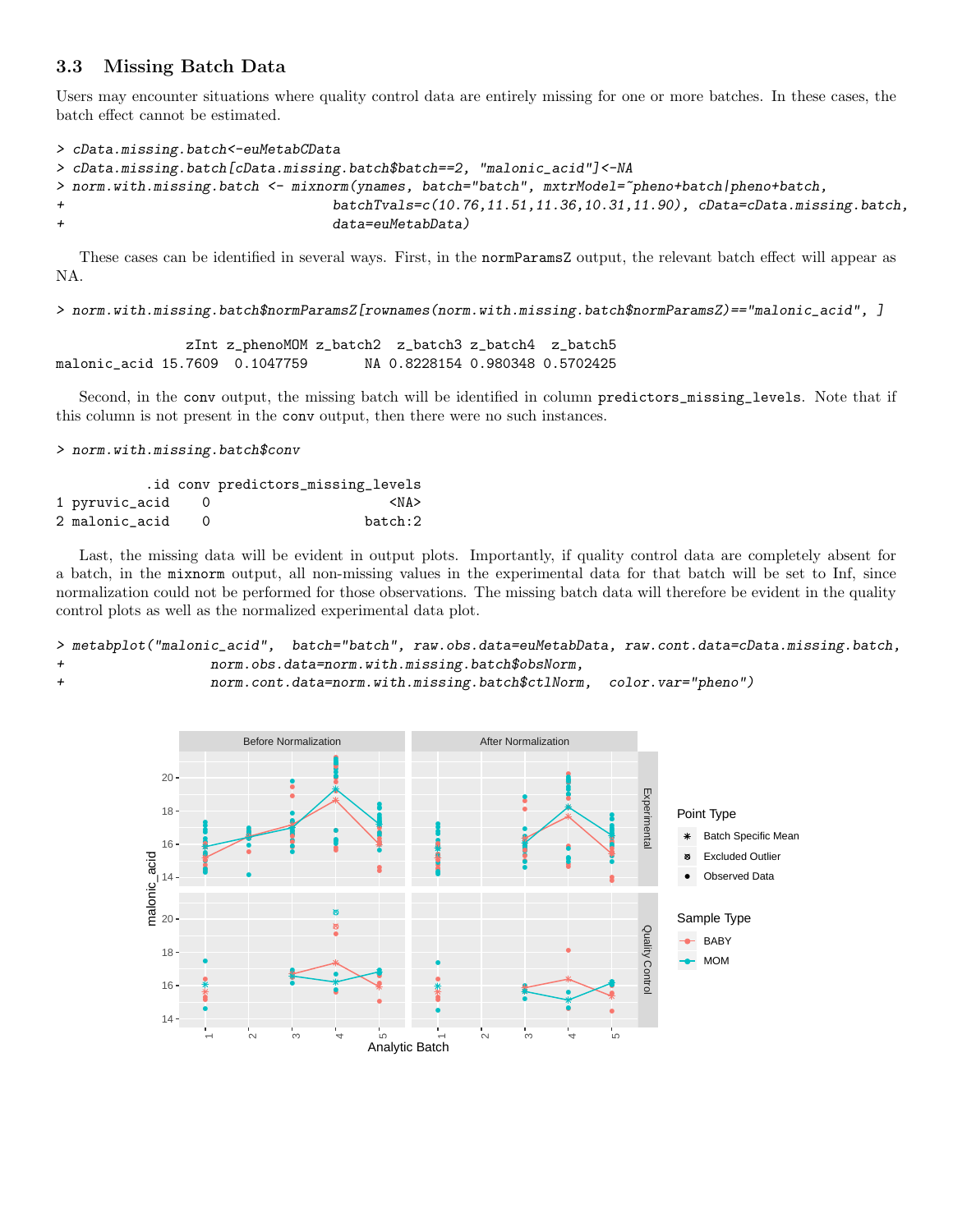### 3.4 Missing Phenotype Data

In the example above, a multi-level factor predictor (batch) had entirely missing metabolite data for one batch, but still had data present for at least two other batches. Batch effects could therefore be estimated for those with sufficient data. However, there may be times that categorical mixture model predictors are missing too much metabolite data to be included in the model at all. For instance, in previous examples, pheno has been used as a predictor. This variable takes on one of two values and indicates whether a particular sample was obtained from a mother or baby. If quality control metabolite data were completely missing for either the mothers or the babies, we would be unable to obtain an estimate for the effect of pheno on metabolite abundance. In these situations, when predictors with completely inestimable effects are included in the mixture model, mixnorm does not output any data. Note these instances are also identified in the conv output of mixnorm in column excluded\_predictors. Again, if this column is not present in the output, then these types of variables were not present. If users wish to normalize these metabolites, they must re-run the model excluding the appropriate predictor variable. If doing so, batchTvals should be manually specified such that batch specific thresholds of detectability match those of the full set of metabolites.

> cData.missing.pheno<-euMetabCData

```
> cData.missing.pheno[cData.missing.pheno$pheno=="BABY", "malonic_acid"]<-NA
> norm.missing.pheno <- mixnorm(ynames, batch="batch", mxtrModel="pheno+batch|pheno+batch,
+ batchTvals=c(10.76,11.51,11.36,10.31,11.90), cData=cData.missing.pheno,
+ data=euMetabData)
> norm.missing.pheno$normParamsZ[rownames(norm.missing.pheno$normParamsZ)=="malonic_acid", ]
              zInt z_phenoMOM z_batch2 z_batch3 z_batch4 z_batch5
malonic_acid 16.0659 NA 0.3697287 0.5123238 0.1478282 0.7683225
> norm.missing.pheno$conv
         .id conv excluded_predictors
1 pyruvic_acid 0 <NA>
```

| 1 pyruvic_acid | <na></na> |
|----------------|-----------|
| 2 malonic acid | pheno     |

```
>
```
> metabplot("malonic\_acid", batch="batch", raw.obs.data=euMetabData, raw.cont.data=cData.missing.pheno, + norm.obs.data=norm.missing.pheno\$obsNorm, norm.cont.data=norm.missing.pheno\$ctlNorm, + color.var="pheno")